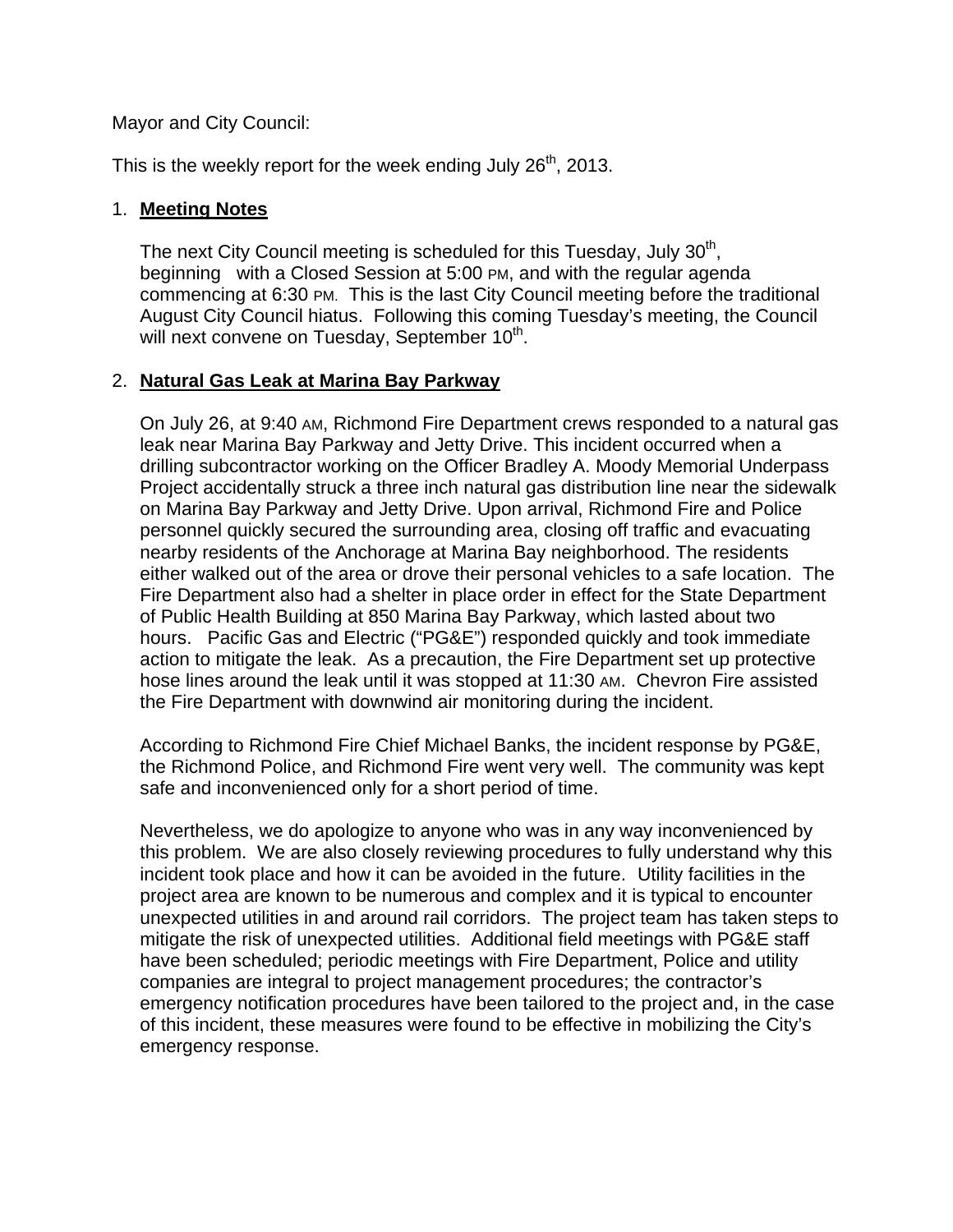The project team is committed to safe execution of the project as its number one priority, and commits to keeping the community informed through frequent communication.

#### 3. **Officer Bradley A. Moody Memorial Underpass Project Update**

Notwithstanding the above incident, work is underway on the Officer Bradley A. Moody Memorial Underpass Project. This project entails the construction of a roadway underpass on Marina Bay Parkway between Meeker Avenue and Regatta Boulevard, and is intended to resolve long-standing access limitations to the Marina Bay Area caused by frequent train crossings.

On July 25<sup>th</sup>, a test section of Deep Soil Mix (DSM) wall was successfully completed. After a thirty day cure period, the section will be tested and, once confirming successful test results, the DSM work along each side of Marina Bay Parkway will commence. Meanwhile, utility relocation work will continue.

Please be advised that on Monday, July  $29<sup>th</sup>$  and Tuesday, July  $30<sup>th</sup>$ , evening work associated with the project is anticipated to continue at the intersection of Meeker Avenue and Marina Bay Parkway at the entrance to the Department of Public Health campus. Utility relocation work will be underway from 4:00 PM to midnight on these days.

As a reminder, Marina Bay Parkway is scheduled to be closed beginning the week of August 26, 2013 and will remain closed for approximately 18 months. Additional information and updates will follow.

For additional information and to be added to the project update contact list, please see the project website at www.moodyup.com.

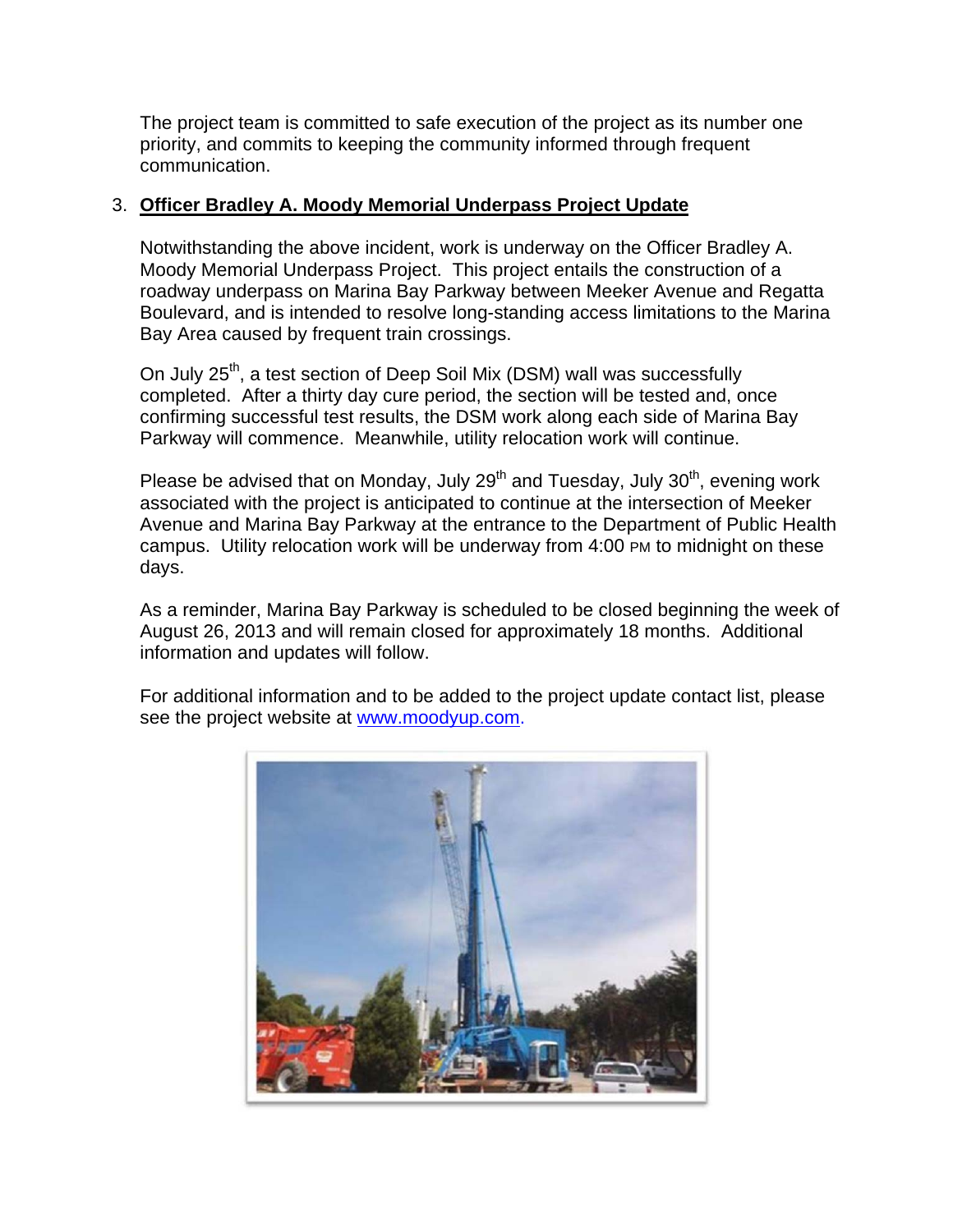### 4. **Belding Garcia Park: Chapter 3: Design Day**

On Thursday July 11<sup>th</sup>, Livie & Luca, KaBOOM!, Pogo Park, and the City of Richmond hosted Design Day for the Belding-Garcia Park neighborhood. Working together, the team recruited families from the neighborhood to be a part of the design process for their new playground scheduled to be operational in October 2013. Children shared their ideas of their dream playground through illustrations and presentations. The team soon learned that swings and slides are a must have for the children. The team also learned of the request for simple skate park components as some of the youth voiced their opinion that "We do not need anything fancy, maybe just some simple ramps." Following the youth's presentations, KaBOOM! hosted an adults meeting during which the illustrations by the children were reviewed and discussed. The team will be hosting weekly planning meetings through the end of October to ensure the children's dream playground is accomplished.



5. **RichmondBUILD Staff Joins U.S. Environmental Protection Agency Delegation to Brazil to Share Best Practices With City Officials** 

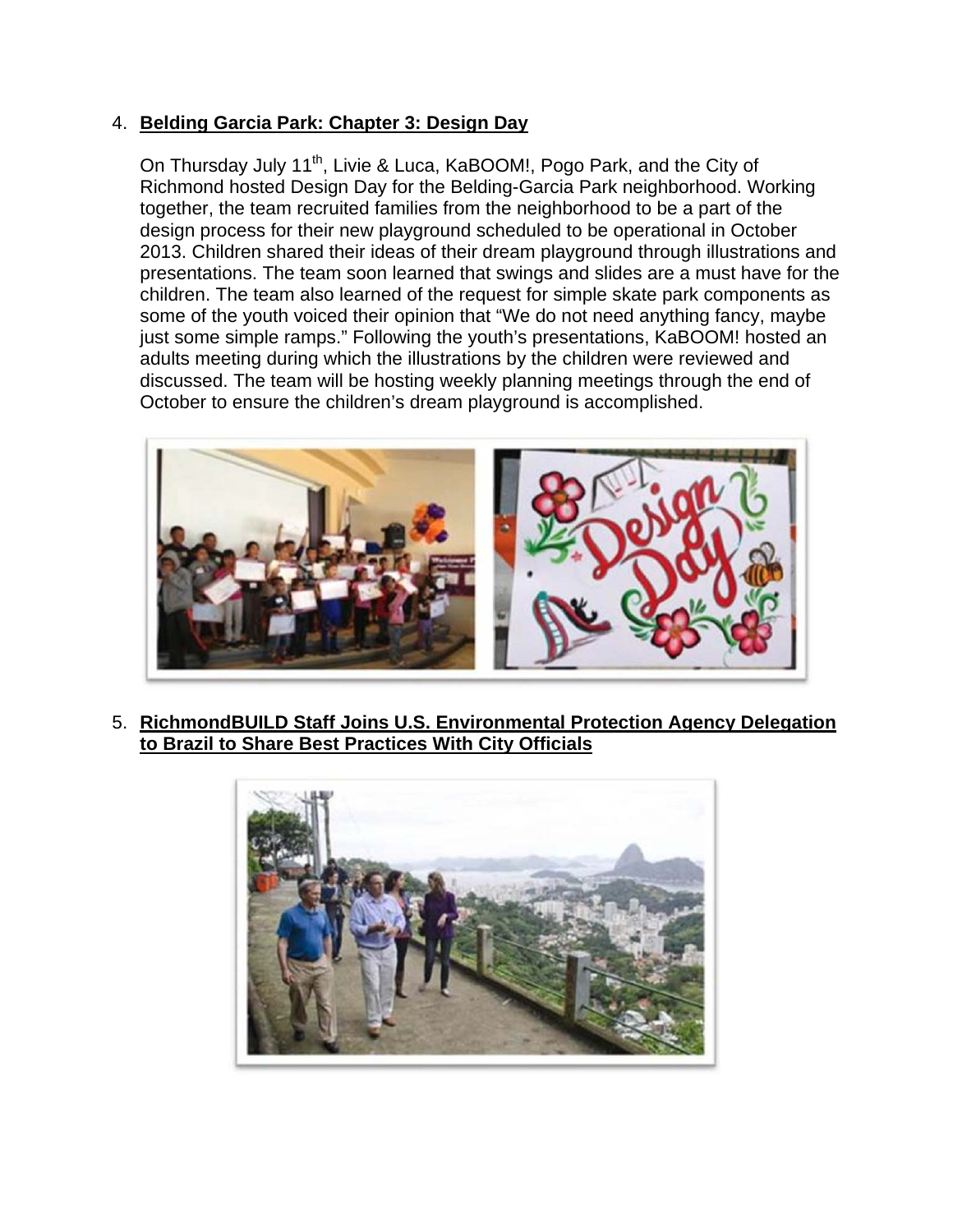Less than two weeks ago, a delegation from the U.S. Environmental Protection Agency (EPA) visited the "favela" of Morro dos Prazeres, a low-income neighborhood inside the city limits of Rio de Janeiro. Their intent was to understand the workings of existing recycling and solid waste treatment projects in the community. The tour was led by members of the UPP Social Programme of the Instituto Pereira Passos (IPP). The activity was part of the preparation for the workshop "Participatory Solid Waste Management in Pacified Communities of Rio", sponsored by the IPP in partnership with the U.S. EPA that took place on July 10th and 11th at the Art Museum of Rio.

As part of the workshop/tour program, information regarding the RichmondBUILD Academy was presented to over 100 workshop attendees as a successful model to educate low-income communities in hazardous materials clean-up and provide local residents with jobs in the solid waste management industry. RichmondBUILD was chosen to participate not only because of its impressive outcomes, but also because it is part of a coordinated effort by public officials to effectively reduce violence and crime – an issue central to improving the quality of life in the favelas of Rio.

RichmondBUILD Facility Manager Nicholas Alexander delivered the presentation in English and it was simultaneously translated into Portuguese for non-English speakers via wireless earpieces. Mr. Alexander was one of three invited guests of the U.S. EPA delegation, which included Lisa Garcia, U.S. EPA Associate Assistant Administrator for Environmental Justice.

## 6. **South Richmond Shoreline Specific Plan – Second Workshop**

On Wednesday, July  $24<sup>th</sup>$ , the Planning Division held its second community meeting for the South Shoreline Specific Plan. The project team presented some initial concepts for improving multi-modal transportation access, and explained how those improvements could provide the best framework for the type and distribution of future land uses in the project area, including the Richmond Bay Campus. The meeting was attended by over 50 people representing area residents, businesses, and property owners.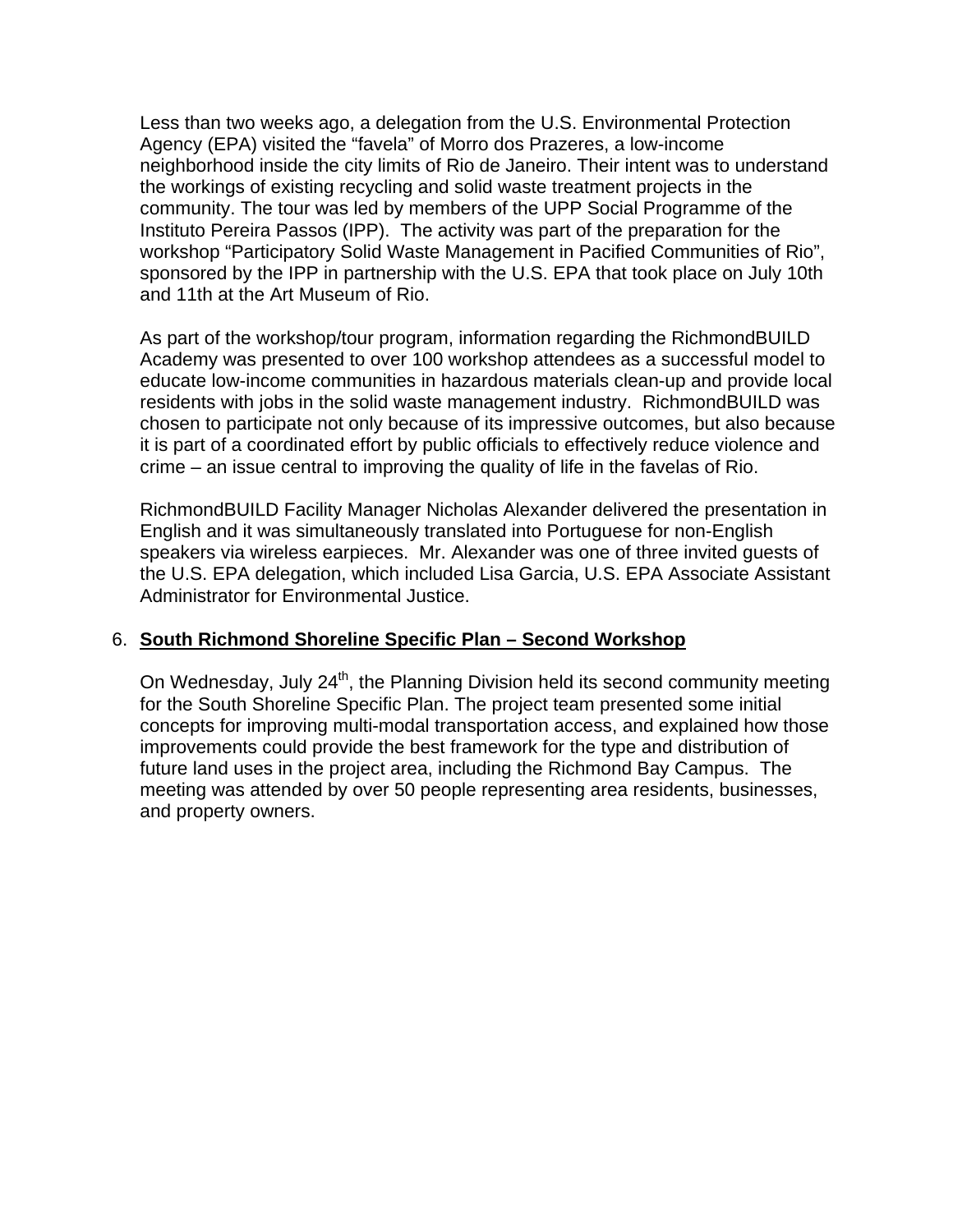

The Specific Plan will facilitate the implementation of Richmond's new General Plan by establishing specific planning policies, regulations, and urban design guidelines for an approximately 220-acre area located in the City of Richmond south of Interstate Highway 580. The Specific Plan will focus on ways that Richmond can take advantage of the planned Richmond Bay Campus, future ferry service, and other area assets to create a sustainable shoreline district providing jobs, housing, transportation options, and opportunities for entertainment and recreation. The City of Richmond was awarded a Priority Development Area Planning Grant from the Metropolitan Transportation Commission to develop the Specific Plan.

The next community meeting will be held on Wednesday, August 28<sup>th</sup>, at 6:00 **PM at the Richmond Field Station Conference Center** (Bldg. 445) located at Egret Way in Richmond. Please visit www.ci.richmond.ca.us/sssp or contact Hector Rojas, Senior Planner at **hector\_rojas@ci.richmond.ca.us for more information.** 

## 7. **Rescue Incident at the West County Landfill**

On Tuesday, July 23<sup>rd</sup>, at 3:00 PM, Engine/Rescue 68 (Richmond Fire), Engine 70 (Con Fire), Engine/Rescue 69 (Con Fire), and Battalion Chief 7 (Con Fire) responded to a call for a vehicle in a retention pond with a victim trapped inside. Upon arrival, firefighters found the vehicle almost completely submerged in water and could hear the victim inside. The first arriving Fire/Rescue Company and a Contra Costa County Sheriff's Deputy quickly secured the vehicle with a winch cable from Rescue 68 which prevented the vehicle from sinking deeper into the water. Fire crews forced entry through the back window of the vehicle and found the victim trapped in an air pocket near the driver's seat. Rescuers were able to pull the victim over the seats and to safety through the rear window. The victim was placed in a life jacket and lifted up the embankment. He was then transferred into an awaiting American Medical Response ambulance and transported to Doctor's Hospital in San Pablo.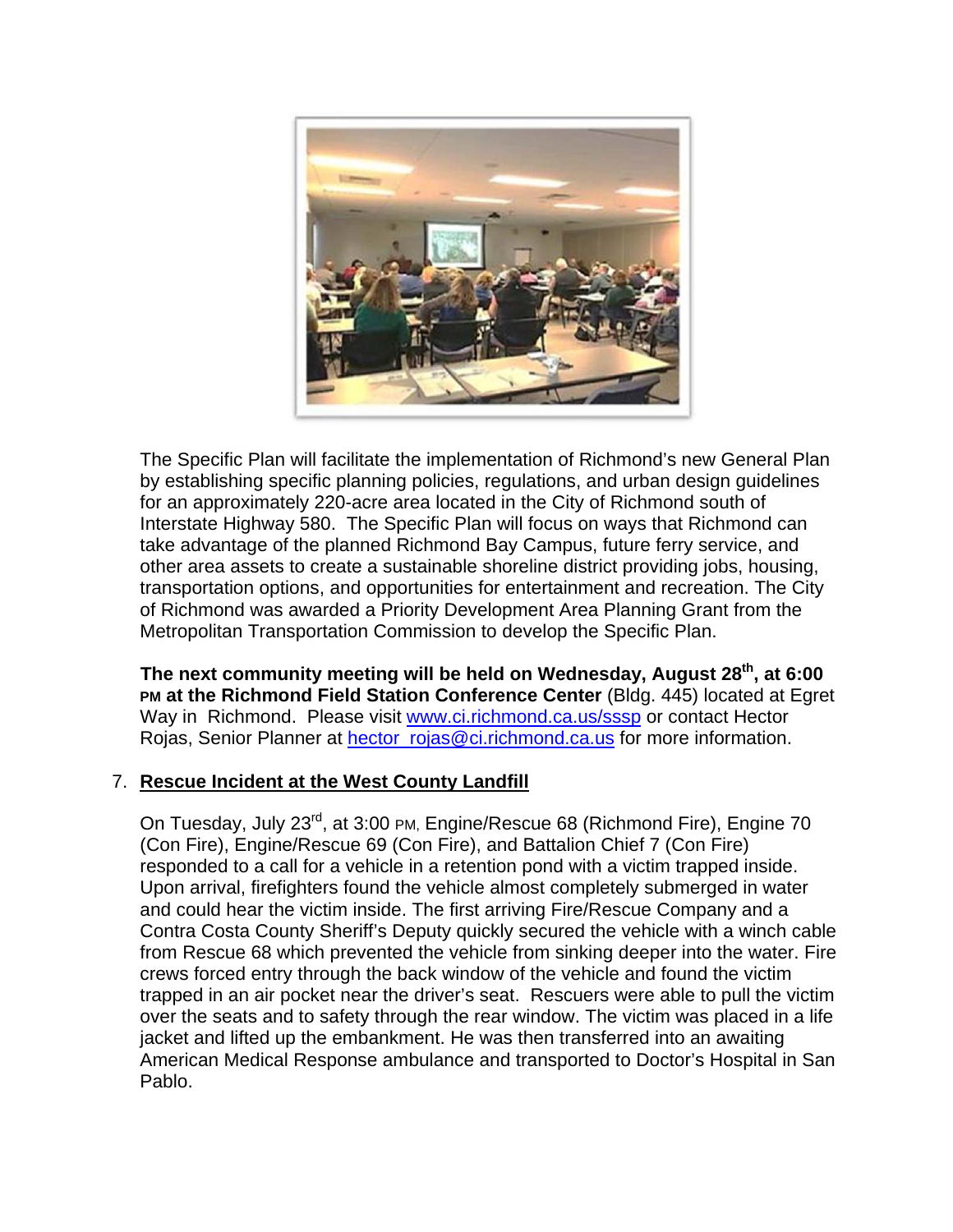It was uncertain as to how the vehicle and driver ended up in a pond on West County Landfill property, but the driver was undoubtedly fortunate to have had the excellent first response by multiple Richmond and West County emergency personnel.



## 8. **2013 S.A.T. Scholarship Awarded**

Teen Librarian Angela Cox and Library Director Katy Curl presented the 14<sup>th</sup> Annual S.A.T. Scholarships at the City Council this past Tuesday, July 23<sup>rd</sup>. The scholarships were established by the Richmond Public Library and the Friends of the Richmond Public Library to assist with the education and development of West Contra Costa youth. Madeleine Lipson was awarded one of the \$1,500 scholarships and will attend the University of Oregon this fall. The other recipient is Genevieve Simmons who will attend Yale University. Both recipients are recent graduates of El Cerrito High School.

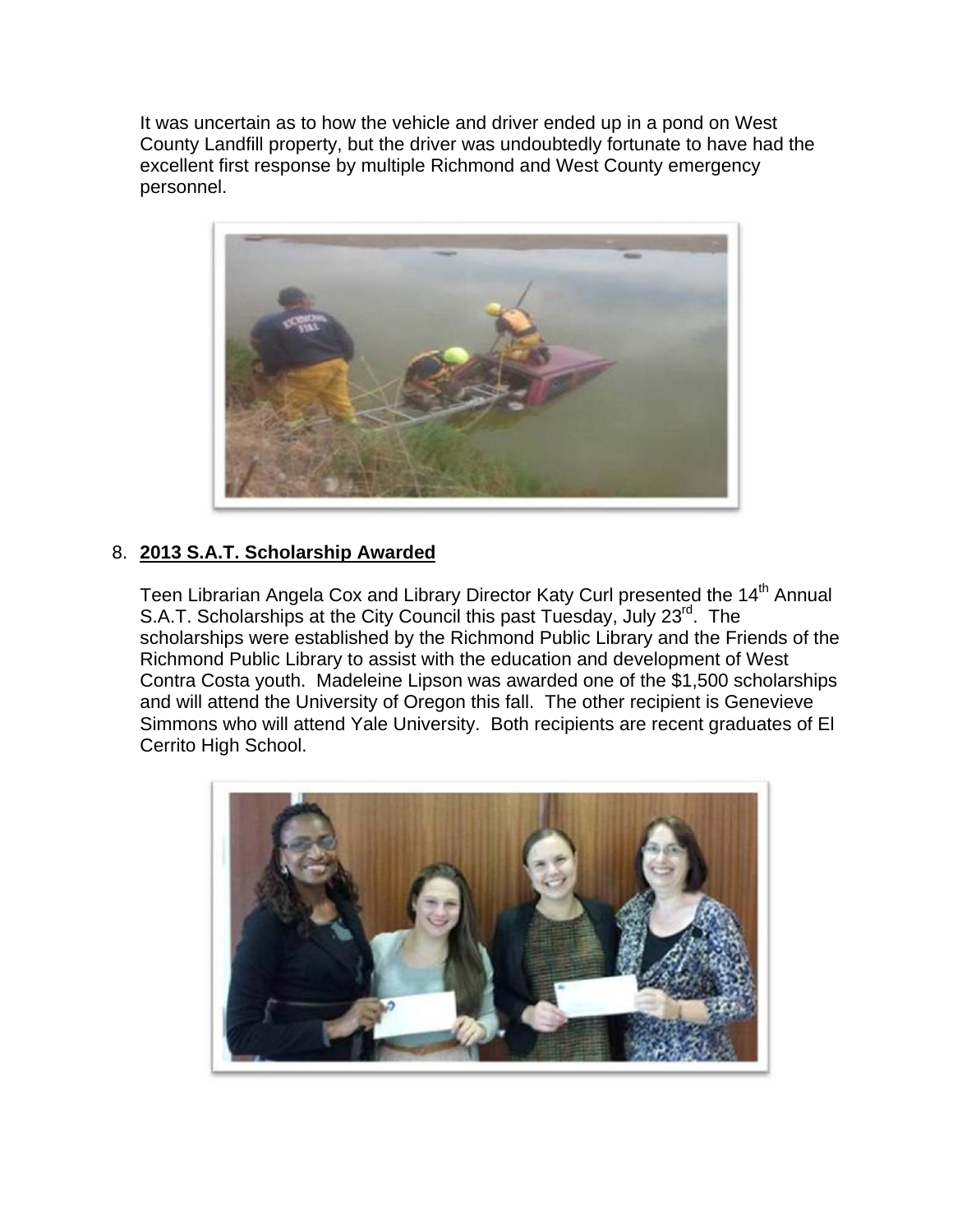## 9. **Richmond Art Center Coming Events**

#### Watch Richmond Artist Jim Dewitt Painting Live at the Richmond Art Center

Jim Dewitt, Point Richmond artist, Artist in Residence for the 34th America's Cup and champion yachtsman, will set up his easel and be painting in the Richmond Art Center's Gallery this Saturday, July  $27<sup>th</sup>$  from 1:00 PM  $-$  4:00 PM at the Richmond Art Center, 2540 Barrett Avenue. Stop by and watch Mr. Dewitt paint, and view his other paintings of Bay Area yacht racing in the exhibition Race for the Cup. This is a great opportunity to see an artist at work – stop by and ask him questions about his work or the America's Cup races

#### Bilingual Art Tour and Craft Lesson

Join the Richmond Art Center for a free and fun-filled art hour perfect for the whole family. Kids will have a hands-on Mexican craft lesson and will then be led on a tour to see artist Jim Dewitt painting live in the Richmond Art Center's Gallery (see above). The craft lesson will be on Saturday (tomorrow), July  $27<sup>th</sup>$ , 1:00 PM – 4:00 PM, at the Madeline Whittlesey Community Room at the Richmond Main Library, 325 Civic Center Plaza.

#### 10. **Affordable Care Act Workshop (ACA)**

On Wednesday, July 24<sup>th</sup>, in the City Council Chambers over 70 people participated in an Affordable Care Act (ACA) workshop titled "ObamaCare: What Does the Affordable Care Act (ACA) Mean for You?" Participants learned about how the ACA will be implemented in California, an overview of the Low-Income Health Program (LIHP) and health services that are provided for all ages from LifeLong Medical Care. To access the PowerPoint and event photos, please visit www.richmondhealth.org



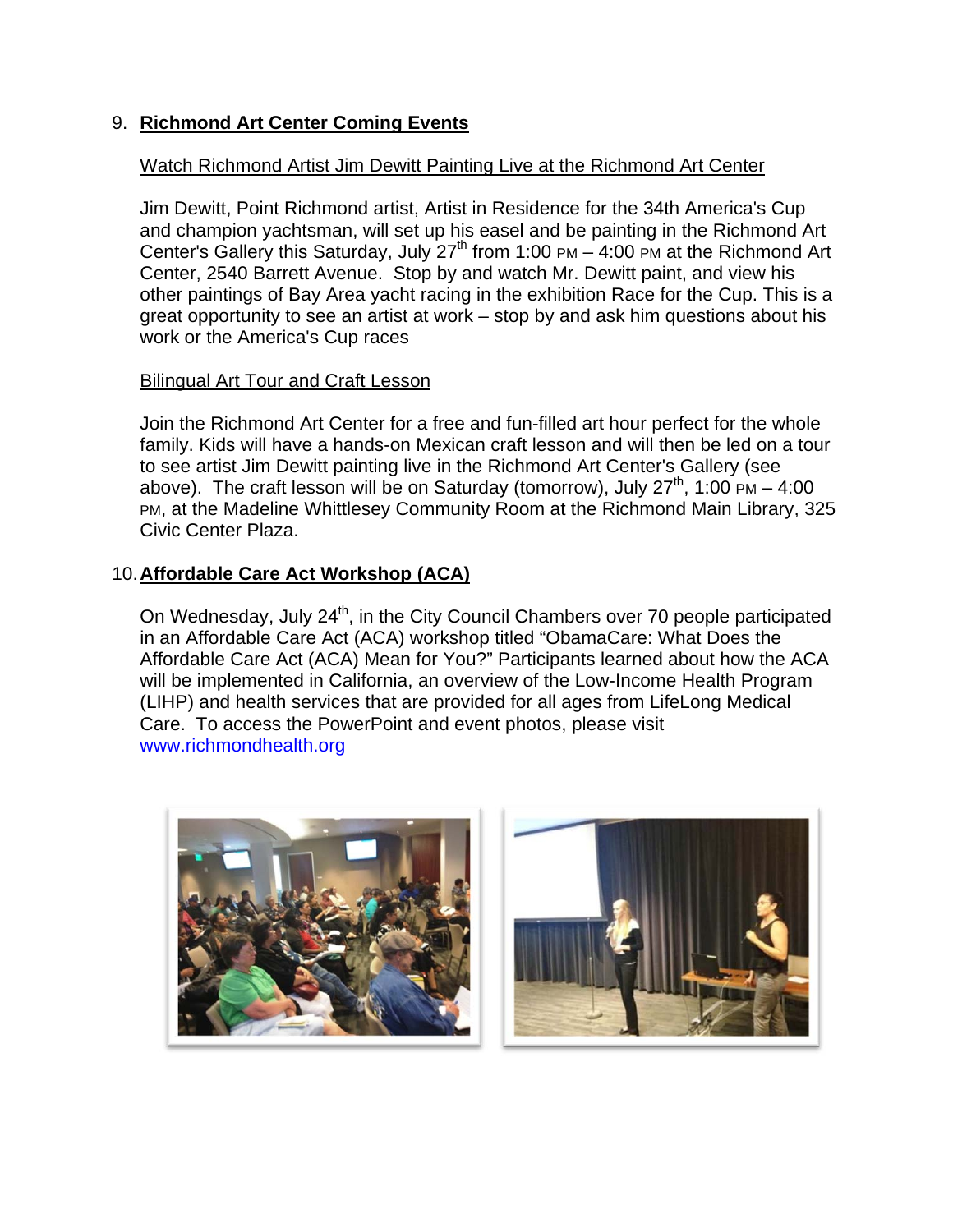## 11. **Richmond Health Equity Partnership (RHEP) Meeting**

On Wednesday, July  $24<sup>th</sup>$ , the City of Richmond hosted the fifteenth meeting of the Richmond Health Equity Partnership (RHEP). The RHEP consists of representatives of the City of Richmond, Contra Costa Health Services, West Contra Costa Unified School District (WCCUSD), University of California, Berkeley Associate Professor Jason Corburn and multiple community based organizations. The RHEP aims to advance health equity for children and families in Richmond. At the meeting there was a discussion of potential collaborations and overview of activities between Healthy Richmond and the RHEP. Healthy Richmond is one of 14 community efforts in California selected by The California Endowment to improve health systems and address physical, social, and economic issues in order to support healthy living and healthy behavior. To access the meeting materials click here. For more information on the RHEP and the City of Richmond Health Initiatives please visit www.richmondhealth.org.



## 12. **Recreation Highlights**

Disabled Peoples Recreation Center: Adult Morning Program and Therapeutic Interactive Recreation Program participants continue to enjoy summer programs. Floor exercises and WII Band have become favorites as fitness activities. Everyone also enjoys competing in friendly games of Monopoly.

Annex Senior Center: The Annex Senior Center Sewing Circle received new sewing machines and has already begun making clothes for youth members of the community.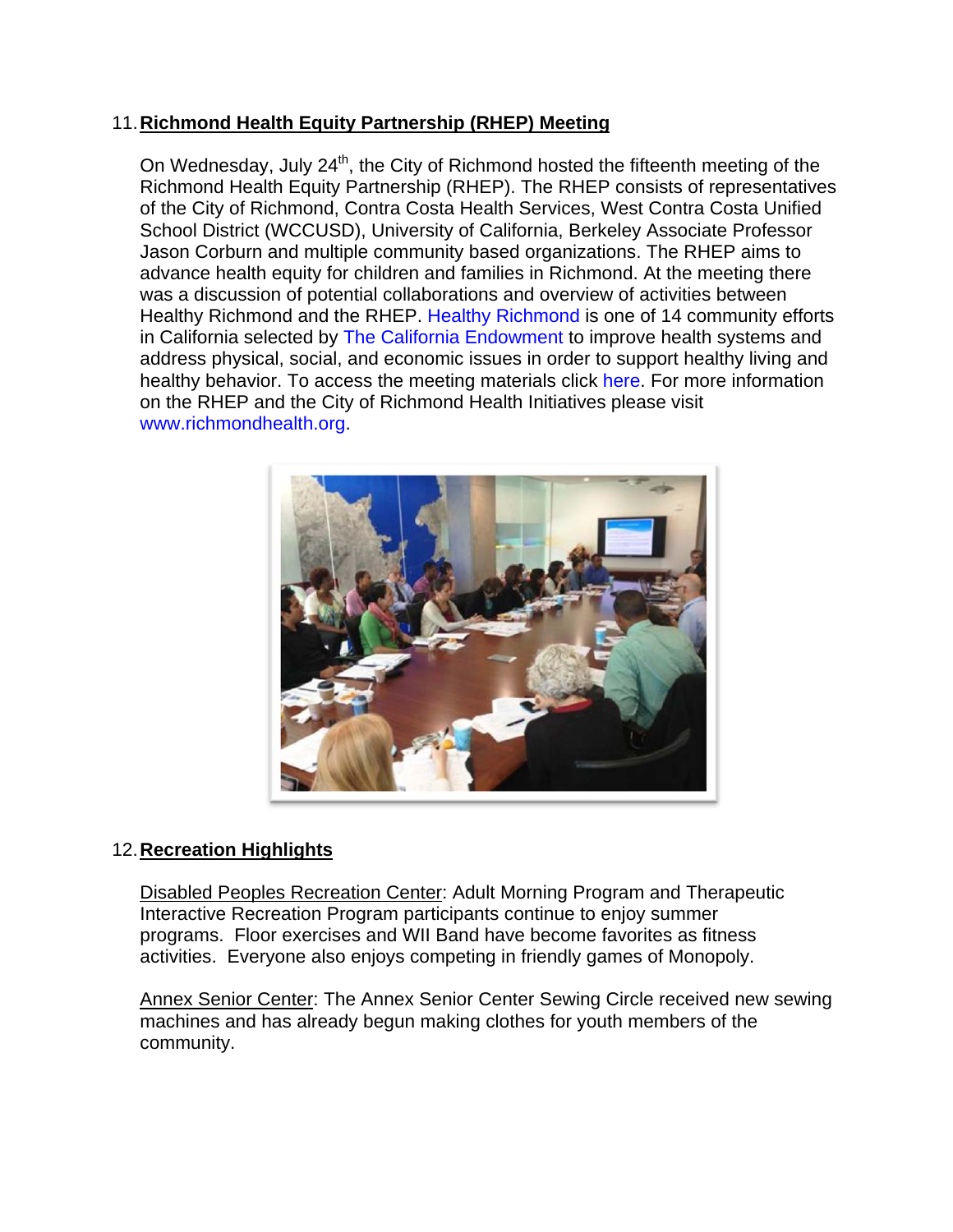



Gardening Project: Its harvest time at the Richmond Annex Senior Center! Participants are enjoying the fruits of their labor with summer salads and fresh vegetables.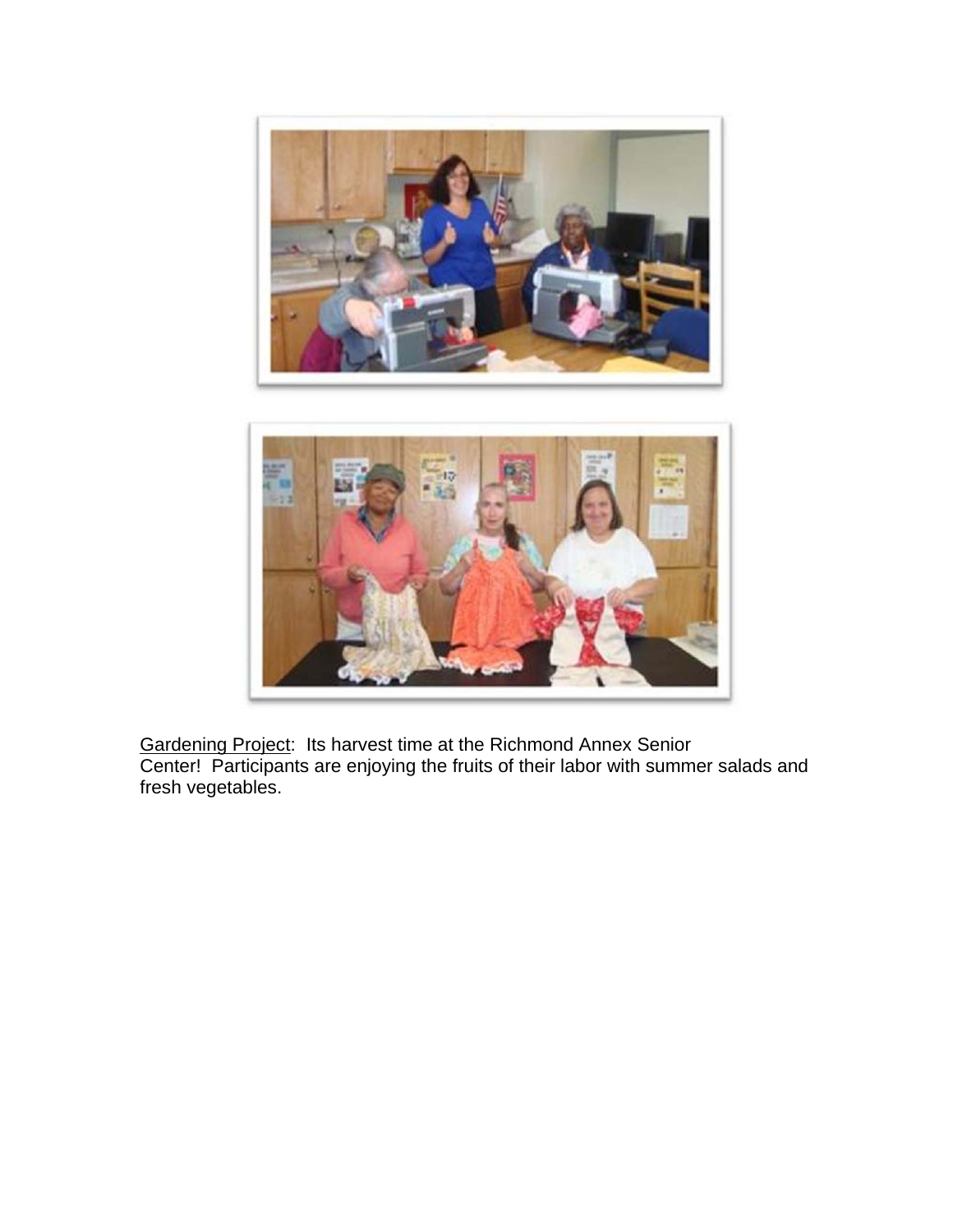

Pool Tournament: The Richmond Senior Center hosted its annual pool tournament against the San Pablo Senior Center on July 22<sup>nd</sup>. Twenty-four participants competed for the coveted Shumaker Cup, which was donated by John Shumaker who started this event several years ago. The tournament ended in a tie and a playoff was played to determine the winner. Following the "best 2 out of 3" playoff format, the Richmond Senior Center pulled out another win, thanks to our very own Howard Hughes. This marks the  $4<sup>th</sup>$  year in a row that Richmond has won the tournament. Congratulations to all the participants! Talks are building for a tri-city tournament with Pinole, San Pablo and Richmond.

Zumba: On Saturday, July 20<sup>th</sup>, Oscar Solano and company performed Zumba magic at the Richmond Auditorium. Approximately 111 avowed Zumba followers, from around the Bay, engaged in rhythmic dance movements to a combination of salsa and R&B tunes. The excitement of the event will certainly bring more Zumba festivities.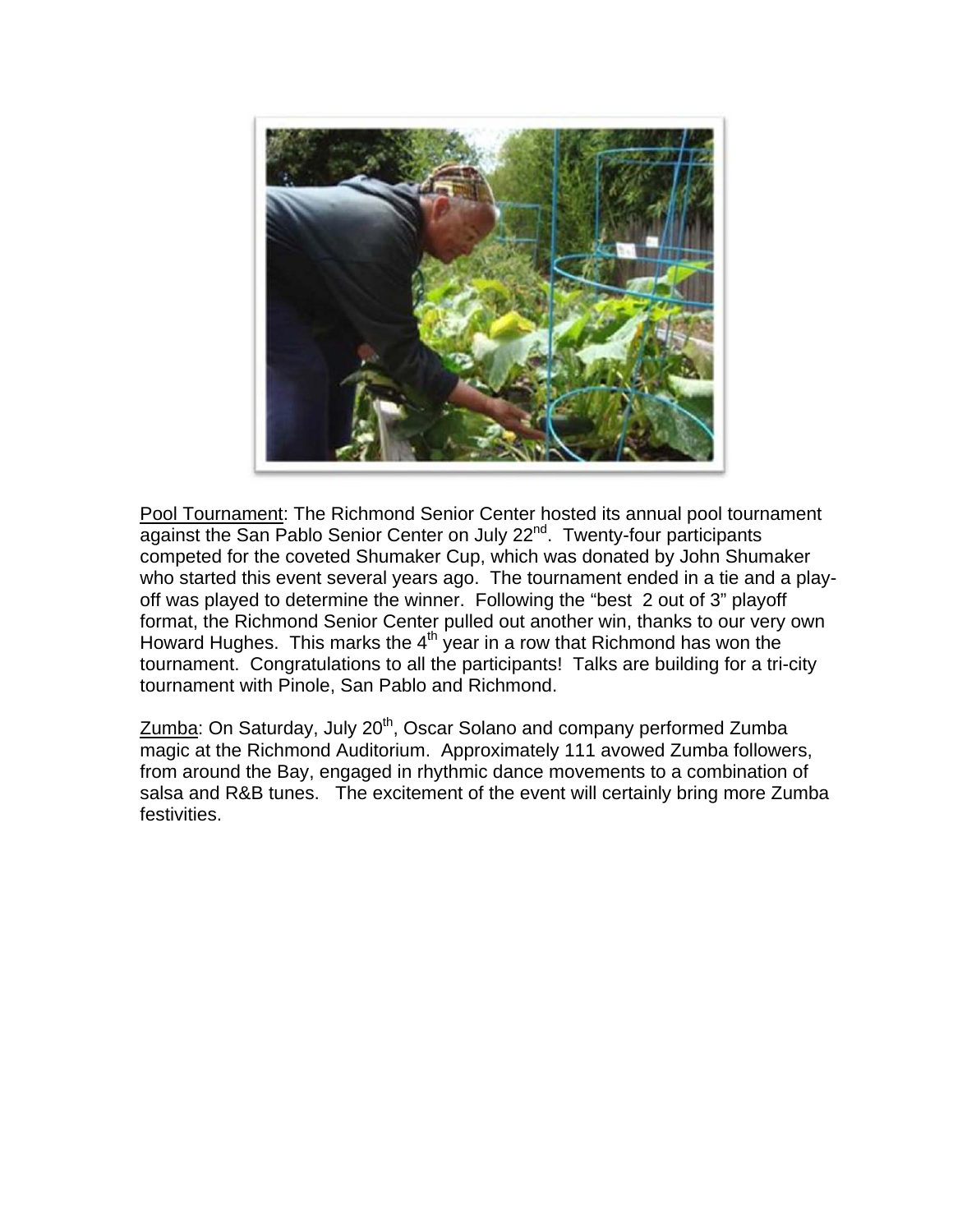

Karaoke: The Richmond Recreation Complex is host to karaoke every third Monday from 7:00 PM to 9:00 PM.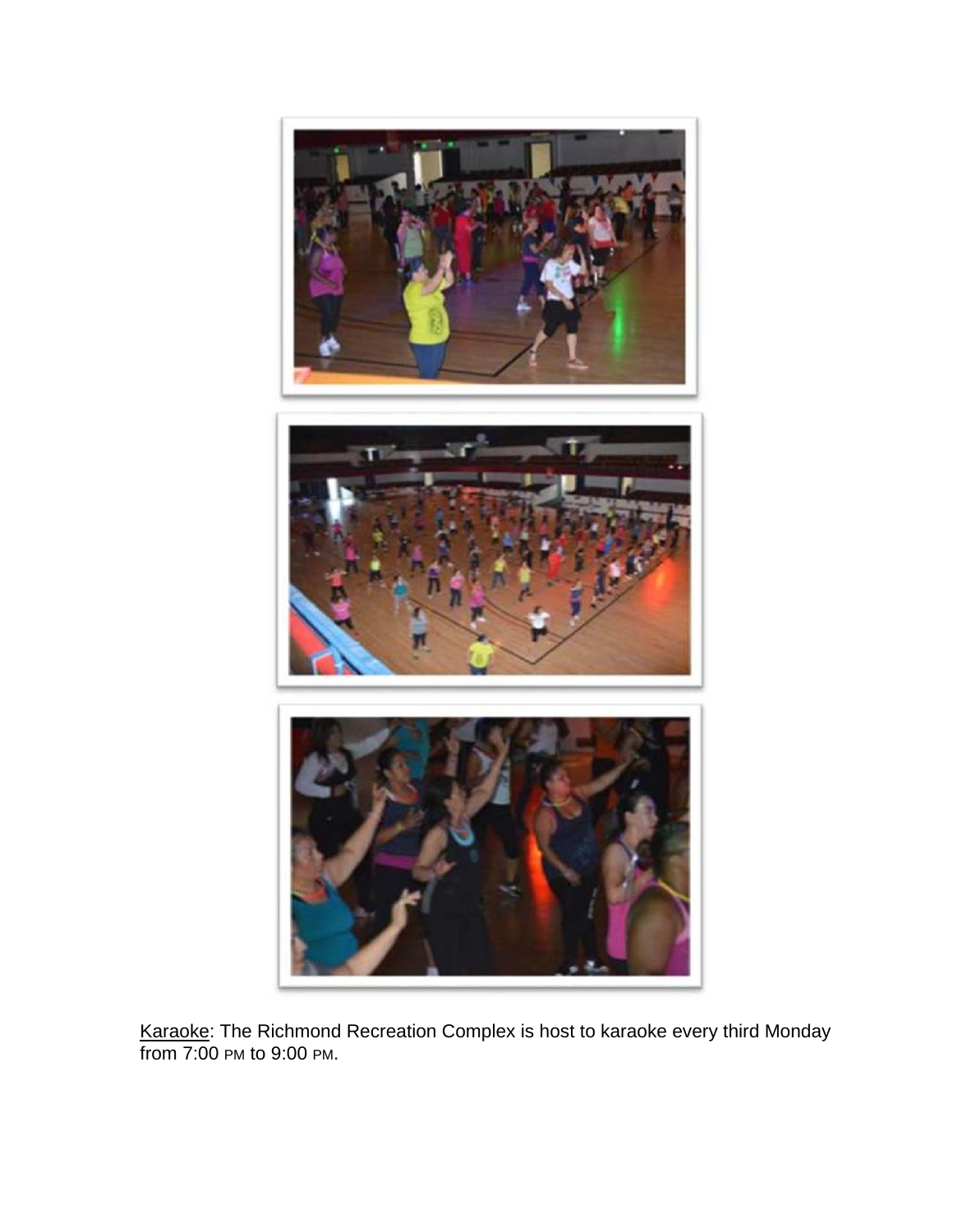Tennis: On July 22<sup>nd</sup>, the Kids 'N Motion Tennis Camp participants attended a United States Tennis Association (USTA) sponsored Kids Tennis Playday at the Bank of the West Women's Pro Tennis tournament at Stanford University. Forty kids, four parent chaperones and six staff engaged in fun activities while interacting with children from other communities. The day was highlighted with a professional tennis match and our own Team Tennis girls, Aysha and Azaria Hayes, performed all girl duties on the stadium court during the match.

The USTA Team Tennis League Boys 18 & under team played at Foothill High School in Pleasanton and defeated Castlewood Country Club 4-1 while the girls team defeated Orinda 4-1. The boys team has an overall match record of 2-2. The girls team has an overall match record of 4-0.

Azaria Hayes, 11 years old, the Team Tennis League number 2 singles player on the girls 15 & under tennis team, is headed to Arizona on July 23rd as a member of the USTA West Coast Zonal team for 12 & under girls. She was one of 18 girls selected for the team and will play matches through the weekend.



The Plunge: The Richmond Plunge has won the East Bay Express Editorial Pick for Best Public Pool! On July  $29<sup>th</sup>$ , the Express is hosting a party in honor the Best of the East Bay winners and Recreation Department staff are invited to share in the excitement, meet Express staff, and pick up the award.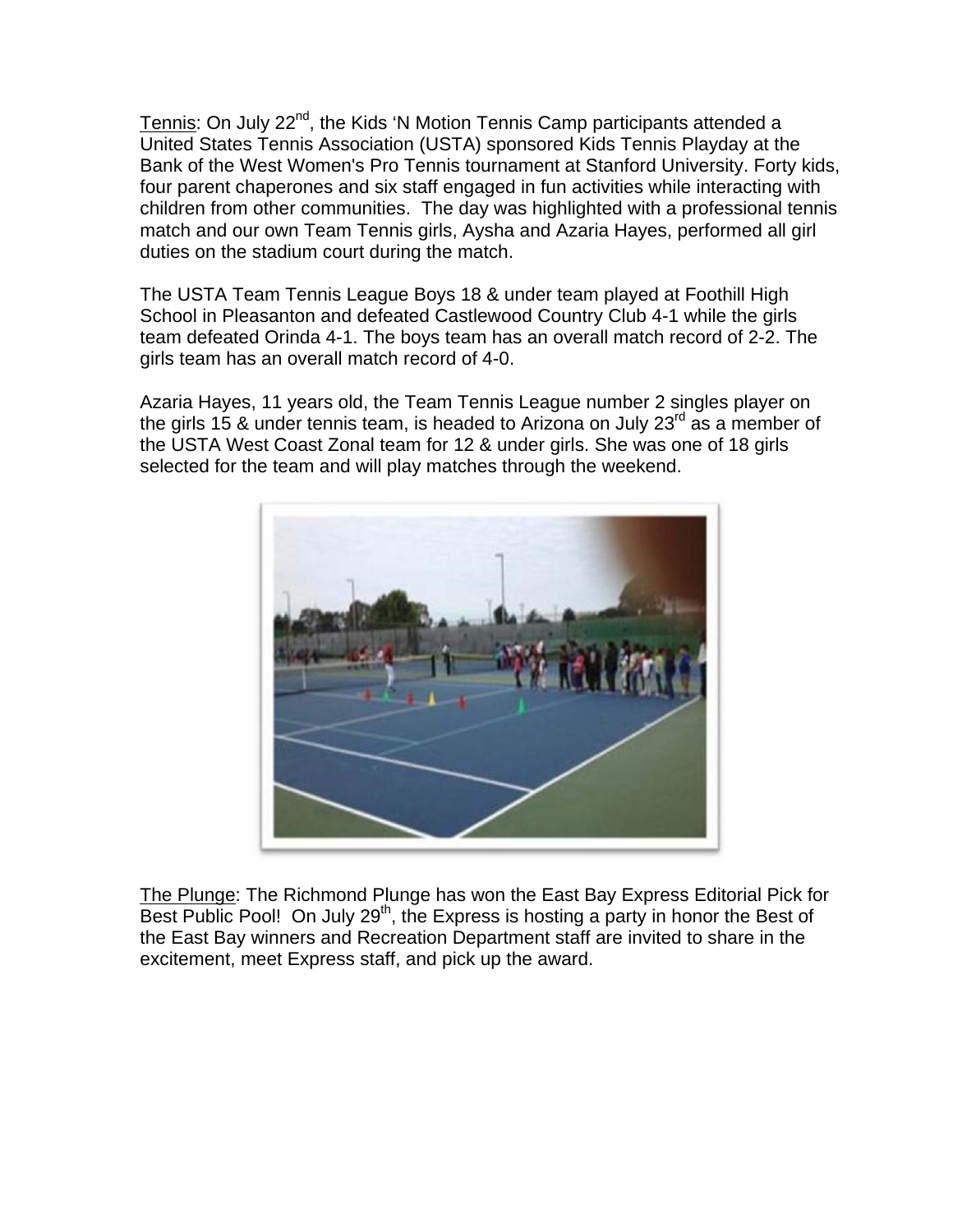

Nevin Community Center receives an upgraded computer lab: Nevin Community Center received new computers in the existing computer lab. The Information and Technology Department and the Public Works Department were very instrumental in making this project happen. The computer lab will be utilized for current programs.



This Week At the Ranch: The youth from Parchester Community Center were tested on different types of horsemanship riding this week at the ranch. A young man who is only 12 years old who stables his horse at the Ranch, performed mini demonstrations of all the different types of riding. As he demonstrated, the youth were challenged by their instructors to identify the type of riding he was doing. The youth passed with an A+ as they were able to identify each type on the first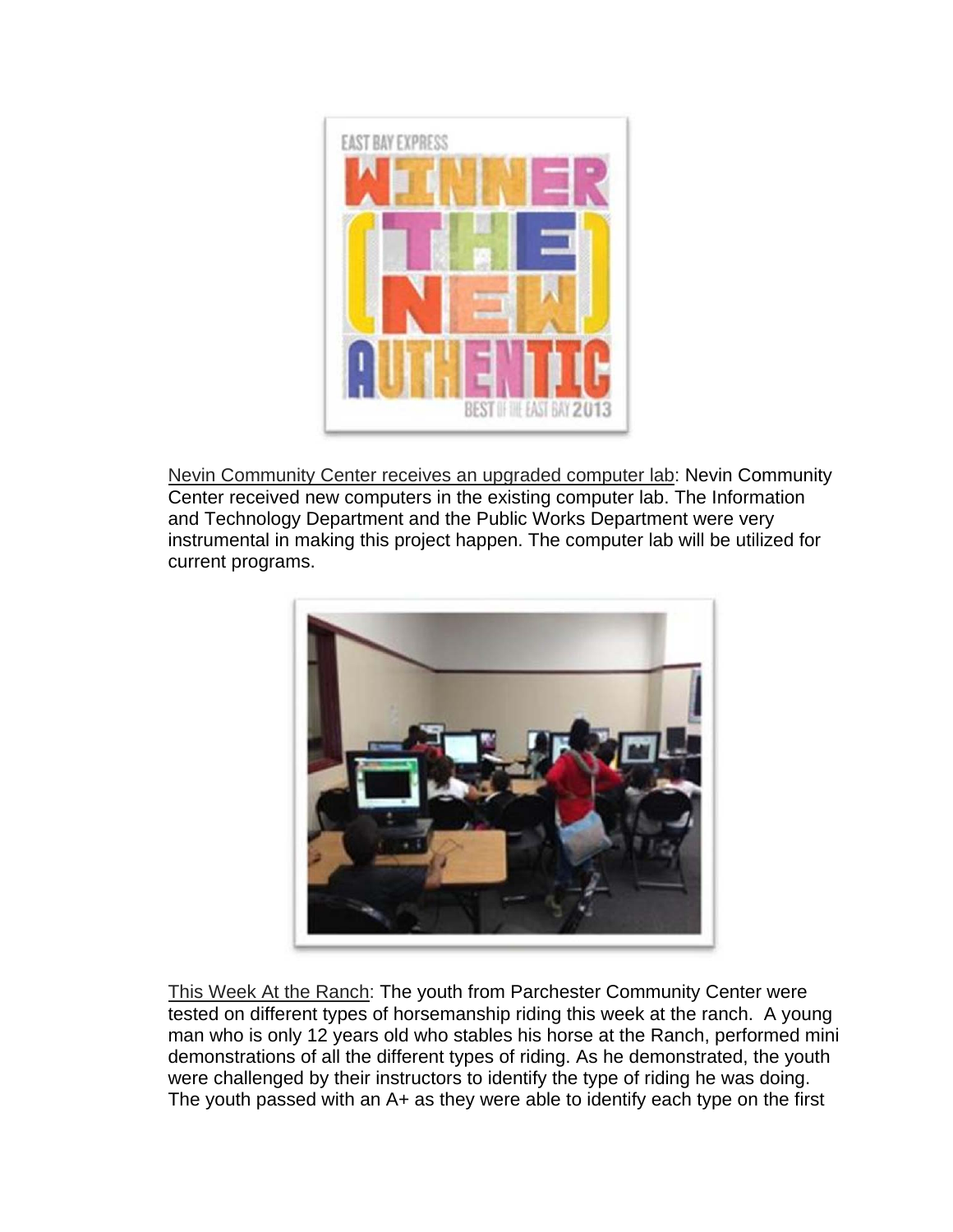try. Youth were also actively engaged in demonstrating and cleaning the horses' hooves to prepare for riding. The instructors from Heritage Riders Horsemen's Association conduct a simple lesson each week with the youth and then the youth have the opportunity to be 'hands-on' with what they have learned.



Youth are Taught Financial Literacy: The Drew Gooden Foundation introduced the City of Richmond to PricewaterhouseCoopers. Since the introduction, PricewaterhouseCoopers has formalized a partnership with the Recreation Department and launched their first session of classes this summer. PricewaterhouseCoopers has committed to send 17 volunteers for 6 weeks to teach financial literacy classes at each of the Summer Day Camps. The Summer Day Camp locations include Booker T. Anderson Community Center, Nevin Community Center, Parchester Community Center, Shields-Reid Community Center, May Valley Community Center, and the Recreation Complex. Volunteers are divided between two days each week, teaching 3 camps a day. Youth have learned about budget, expense, and income.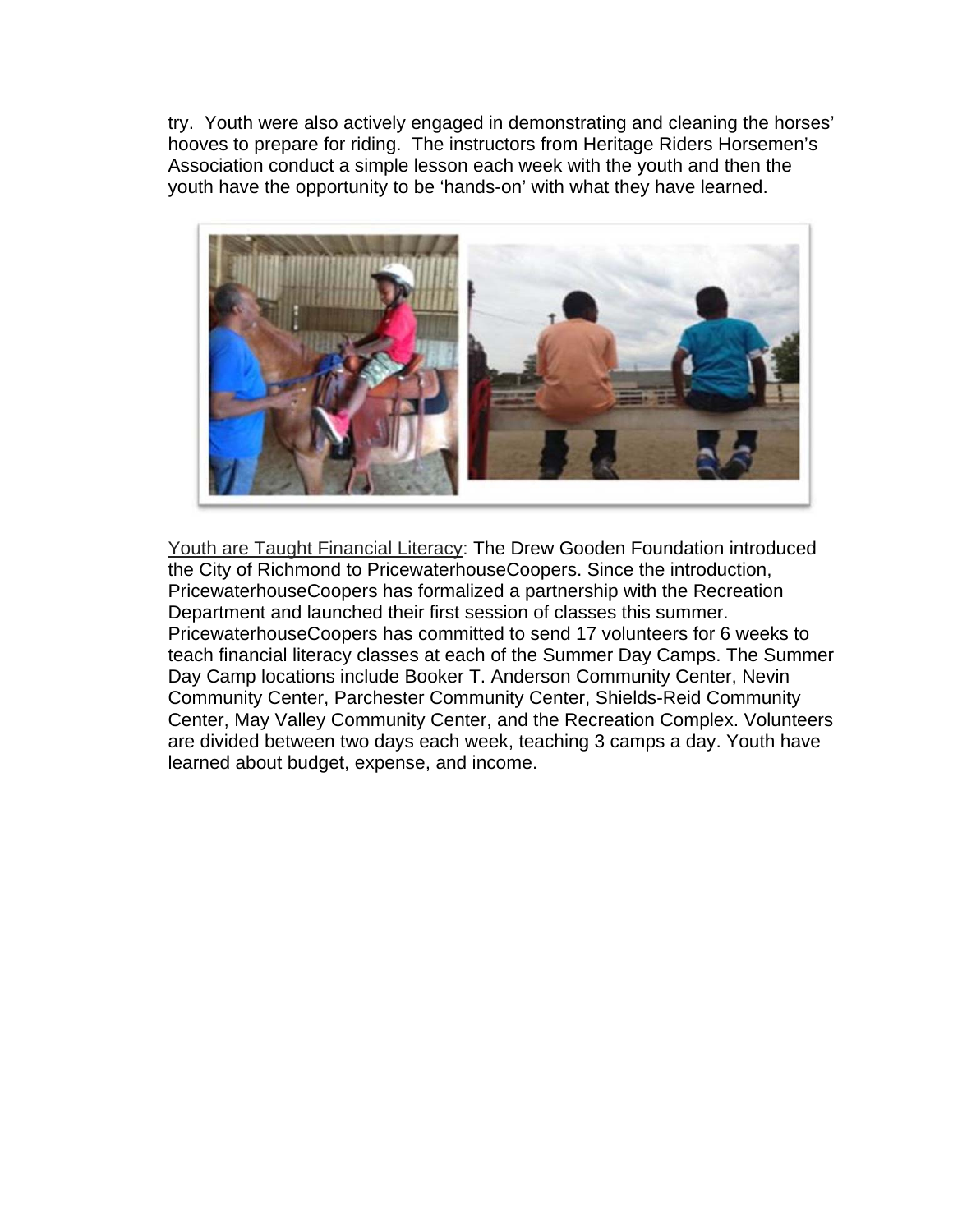

#### 13. **Public Works Updates**

Facilities Maintenance: Carpenters replaced concrete over a broken water pipe on Kelsey Street, and removed damaged flooring at the Shields Reid Cpmmunity Center.

Painters began painting the exterior of the Booker T. Anderson Community Center.

Stationary Engineers repaired the water supply line to a building on Kelsey Street, cleared the main waste line in the Starlight building, and cleared the waste line at Shields Reid Community Center.

The Utility Workers auto-scrubbed Civic Center Plaza, completed carpet cleaning in the Communications Center, and serviced all City-owned buildings.

Parks and Landscaping Division: This week crews completed landscape rehabilitation along the Esplanade Trail in the Marina, re-opened Lucas Playlot, completed the tennis court resurfacing at Tiller Park, performed landscape improvements in the Hilltop District, repaired drain near the Civic Center parking lot, continued with the Bay Trail lighting project, and completed vegetation maintenance on the Richmond Parkway.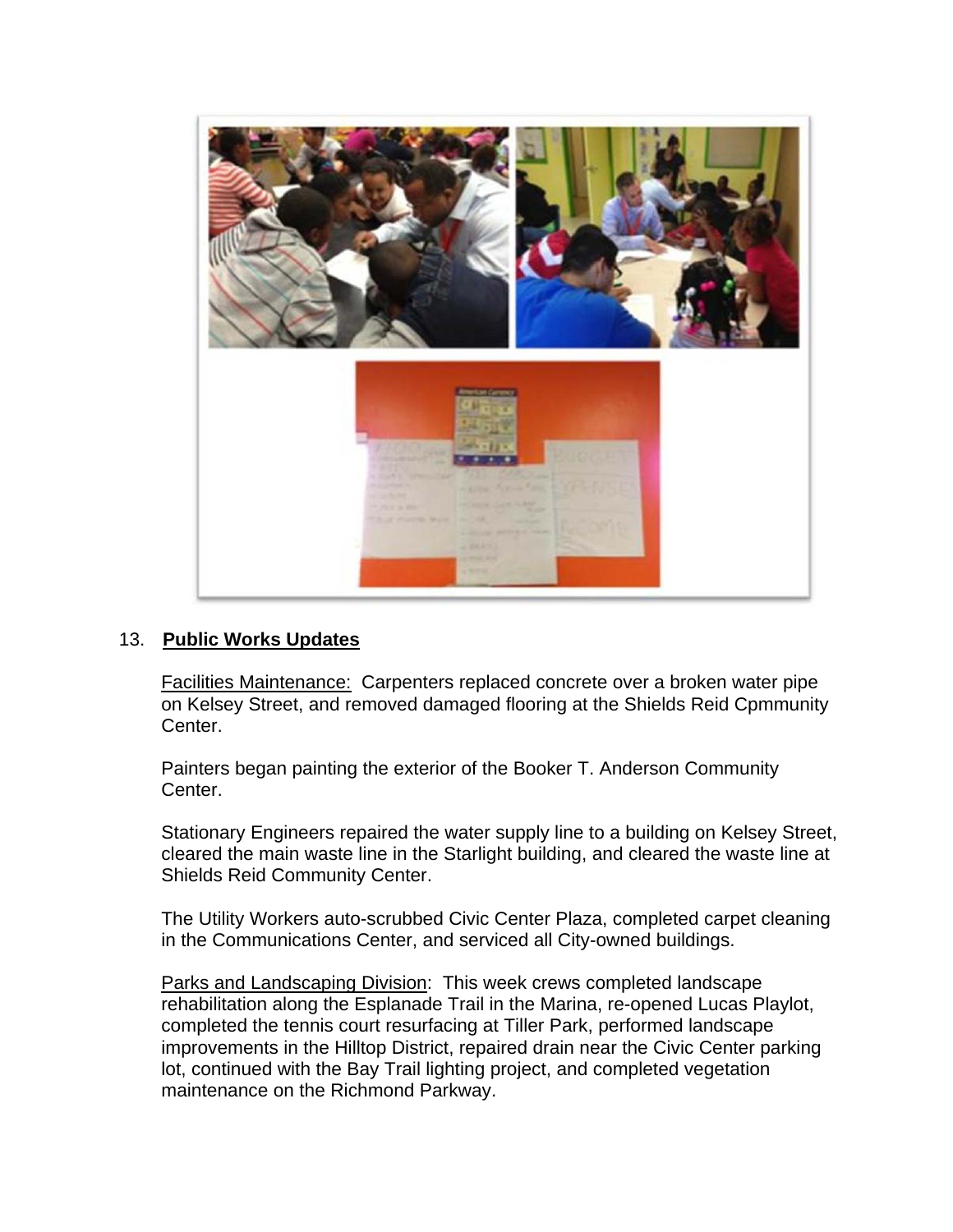

Tiller Park Tennis Court Resurfacing



Lucas Playlot Re-Opening

Tree crews completed trim or cut down work on Cutting Boulevard, Chanslor Avenue, Solano Avenue, Macdonald Avenue, Creely Avenue, and in Marina Bay Park.

Streets Division: Crews continued with grinding and paving on Duboce Avenue, as well as worked from the outstanding pothole and sidewalk list.